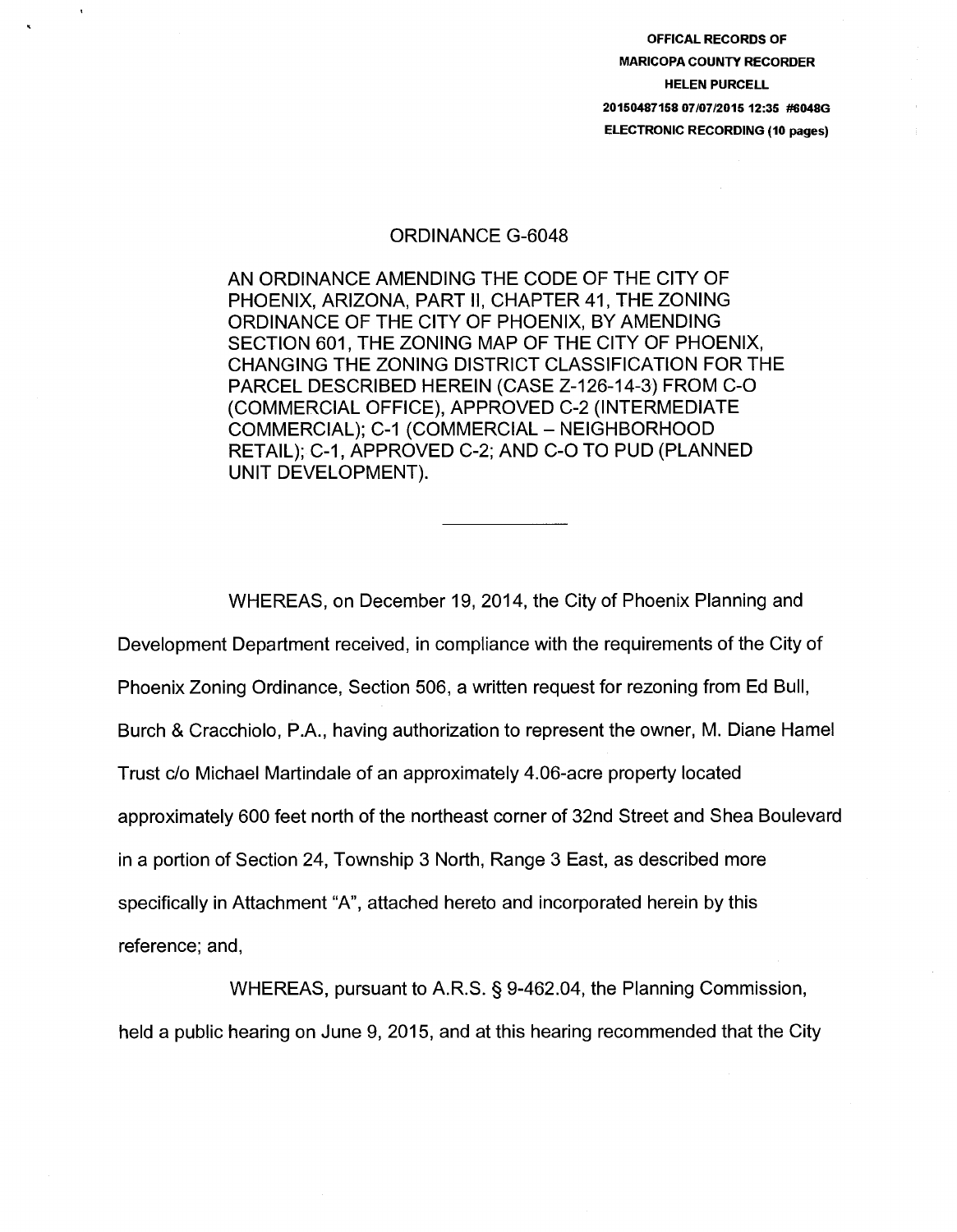Council approve this rezoning request with the recommended staff conditions, as modified; and,

WHEREAS, the City Council, at their regularly scheduled meeting held on July 1, 2015, has determined that, in accordance with A.R.S. § 9-462.01.F, this rezoning request, with the appropriate site specific requirements provided in Section 2, is consistent with and conforms to the General Plan, will conserve and promote the public health, safety and general welfare, and should be approved, subject to the conditions herein.

NOW, THEREFORE, BE IT ORDAINED BY THE COUNCIL OF THE CITY OF PHOENIX, as follows:

SECTION 1: The zoning of an approximately 4.06-acre property located approximately 600 feet north of the northeast corner of 32nd Street and Shea Boulevard in a portion of Section 24, Township 3 North, Range 3 East, as described more specifically in Attachment "A", is hereby changed from "C-0" (Commercial Office), "Approved C-2" (Intermediate Commercial); "C-1" (Commercial- Neighborhood Retail); "C-1", "Approved C-2"; and "C-0" to "PUD" (Planned Unit Development) and that the Planning and Development Director is instructed to modify The Zoning Map of the City of Phoenix to reflect this use district classification change as shown in Attachment "B".

SECTION 2: The specific nature of the subject property and of the rezoning request is more particularly described in case file Z-126-14-3, on file with the Planning and Development Department. Due to the site's specific physical conditions and the use district applied for by the applicant, this rezoning is subject to compliance with the PUD narrative and the following stipulations, violation of which shall be treated in the same manner as a violation of the City of Phoenix Zoning Ordinance: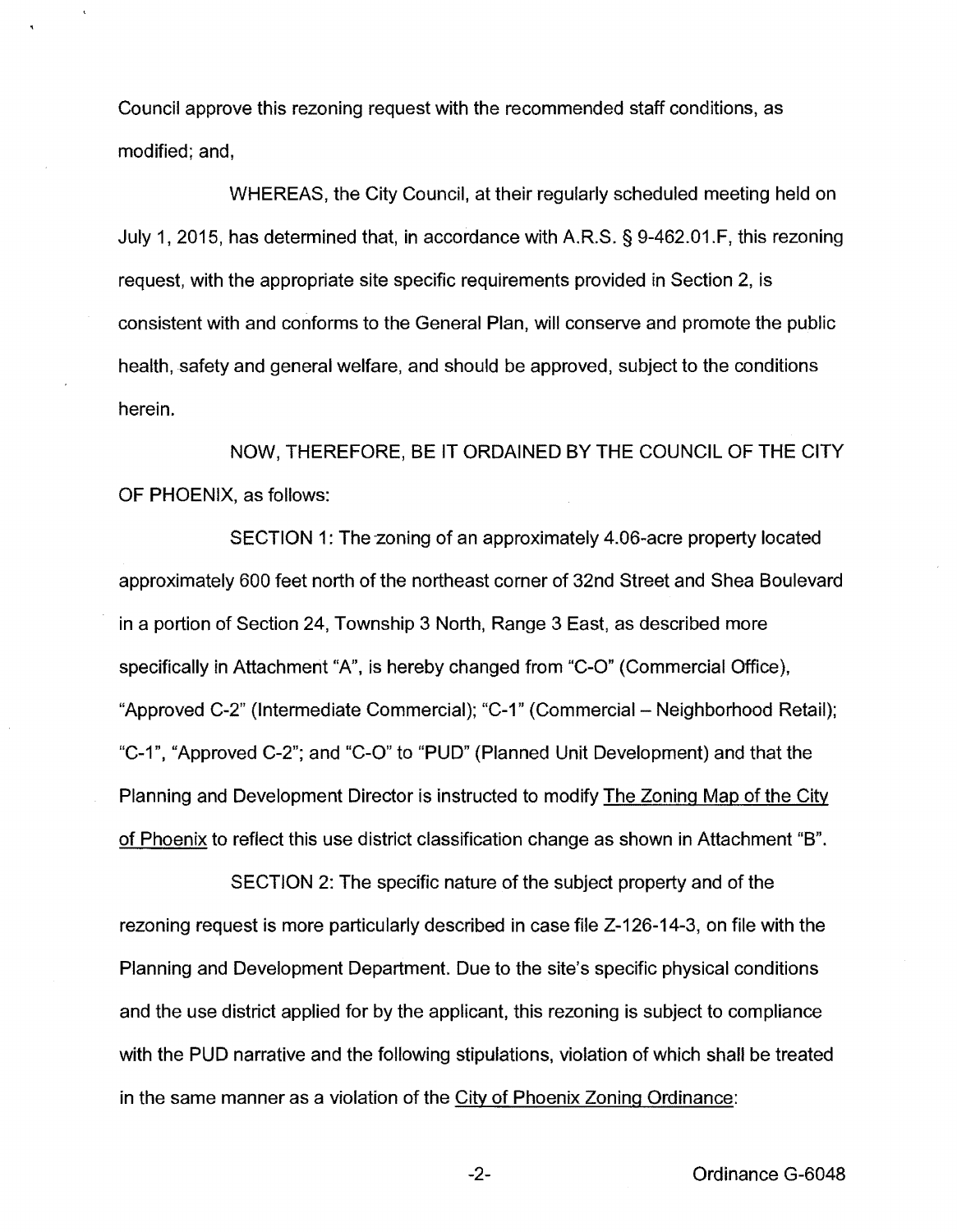- 1. An updated Development Narrative for the View 32 PUD reflecting the changes approved through this request shall be submitted to the Planning and Development Department within 30 days of City Council approval of this request. The updated Development Narrative shall be consistent with the Development Narrative date stamped April 22, 2015, as modified by the following stipulations:
	- a. Page 1, Section A. Purpose and Intent: Applicant shall revise the number of dwelling units from 147 to 135 maximum.
	- b. Page 3, Section C. North 32<sub>ND</sub> Policy Plan & ULI's AZTAP, Executive Summary: Applicant shall delete the reference to "\$30 million".
	- c. Page 3, Section C. North 32No Policy Plan & ULI's AZTAP, Introduction Section, Page VII: Applicant shall revise the maximum number of dwelling units from 147 to 135 maximum.
	- d. Page 4, Section C. North 32<sub>ND</sub> Policy Plan & ULI's AZTAP. Page 13 - Strategies for action: Applicant shall delete the reference to a particular/numerical mix of residential units and replace "plazas" with "ground floor shaded patio/plaza."
	- e. Page 6, Section C. North 32No Policy Plan & ULI's AZTAP, Page 22 - Strategy - Housing: Applicant shall revise the maximum number of dwelling units from 147 to "a maximum of 135".
	- f. Page 7, Section E. Development Plan:
		- 1) Applicant shall revise the maximum number of dwelling units from 147 to "a maximum of 135".
		- 2) Applicant shall delete the reference to the mix of residential units.
		- 3} Applicant shall update the density calculation to 33.25 dwelling units per acre.
		- 4) Applicant shall delete the references to a "podium structure" and "elevated plaza areas."
		- 5) Applicant shall delete the references to an increase in building height from 4 to 5 stories on the eastern portion of the site.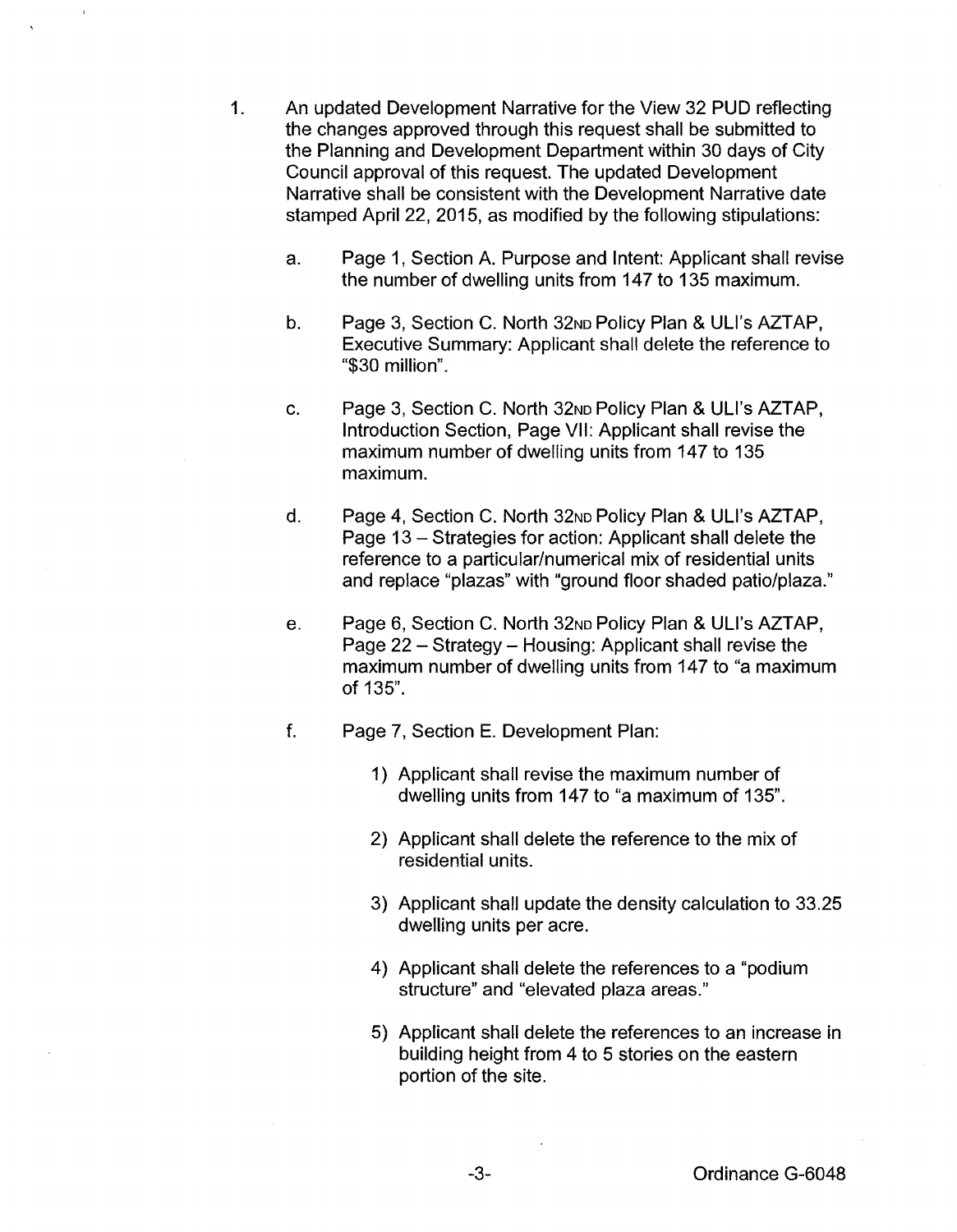g. Page 8, Section F. List of uses: Applicant shall add the following as a second paragraph: "The use of the ground floor patio/plaza common area on the north side of the building will be restricted as follows:

> Sunday- Thursday, No later than 10:00 p.m. Friday- Saturday, No later than midnight

- h. Page 8, Section G. Development Standards, Table 1: Applicant shall revise the maximum number of dwelling units from 147 to 135.
- i. Page 8, Section G. Development Standards, Table 1: Applicant shall revise the front building and landscape setbacks from "25 feet (25 feet includes easement area)" to "55 feet (25 feet includes easement area)" and the rear building and landscape setback from "10 feet" to "5 feet".
- j. Page 9, Section G. Development Standards, Table 1: Applicant shall revise the building height to be Maximum 4 stories or 48 feet.
- k. Page 9, Section H. Design guidelines. 1. Architectural Character: Applicant shall delete the reference to podium parking.
- I. Page 10, Section H. Design Guidelines. 3. Building Elevations: Applicant shall revise as follows:

The multifamily residential development shall be in general conformance with the Conceptual Building Elevations included as Exhibit 8, with specific regard to the architectural detail, varied massing, pop-outs, recesses, overhangs and the variety of colors and materials.

- m. Page 10, Section H. Design Guidelines: Applicant shall add the following after item 5:
	- 6. Amenities. The multifamily residential development shall provide a minimum of the following amenities:
		- Pool courtyard in general conformance to the conceptual site plan included as Exhibit 7.
		- An at grade patio/plaza with trees and shade on the north side of the building in general conformance to the conceptual site plan included as Exhibit 7.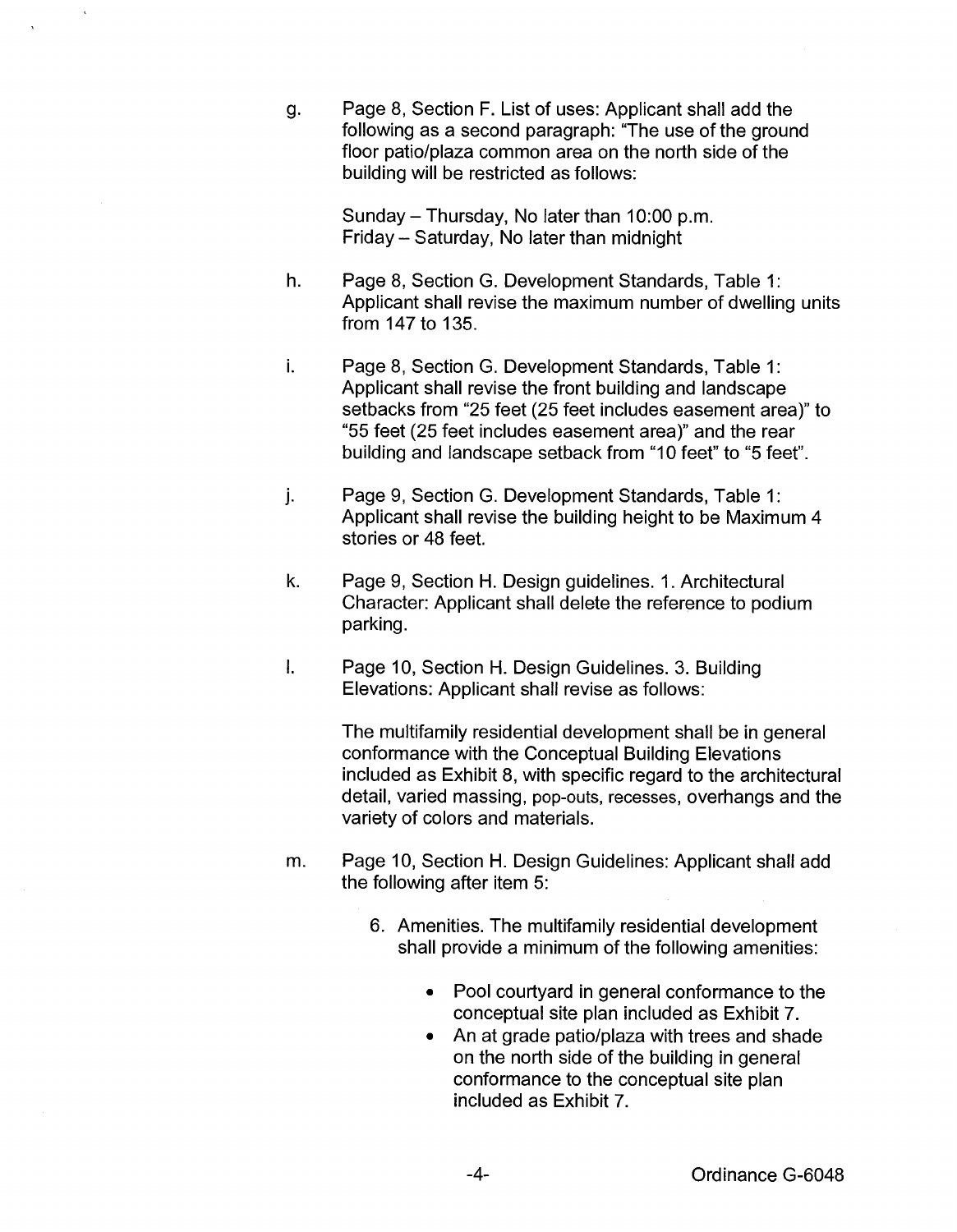- Dog park in general conformance to the conceptual site plan included as Exhibit 7.
- Pedestrian gate access on the south portion of the site to provide an opportunity to connect to the shopping center south of the site.
- Fitness center
- Indoor gathering area/club room
- Conference room
- n. Page 10, Section I. Signs: Applicant shall delete reference to podium.
- o. Page 10, Section J. Sustainability: Applicant shall delete item 3 regarding the green roof and revise item 10 as follows:
	- 10. Freeway noise mitigation through sound attenuated double-pane windows; solid-core or insulated exterior doors; added insulation in the walls and roof; and selfclosing damper on exhaust ducts on units near the freeway shall be provided if/as necessary per noise standards for residential occupancy.
- p. Exhibit 6, Architectural Character Studies: Applicant shall replace with Architectural Character Studies Plan date stamped June 29, 2015, except modify as follows:
	- 1) Increase the building and landscape setback along 32nd Street an additional 20 feet, for a total of 55 feet (including the 25-foot easement area).
	- 2) Remove/decrease the landscape planter along the east side of the building.
	- 3) Decrease the rear landscape setback from 10 feet to 5 feet.
- q. Exhibit 7, Conceptual Site Plan: Applicant shall replace with Conceptual Site Plan date stamped June 29, 2015, except modify as follows:
	- 1) Increase the building and landscape setback along 32nd Street an additional 20 feet, for a total of 55 feet (including the 25-foot easement area).
	- 2) Remove/decrease the landscape planter along the east side of the building.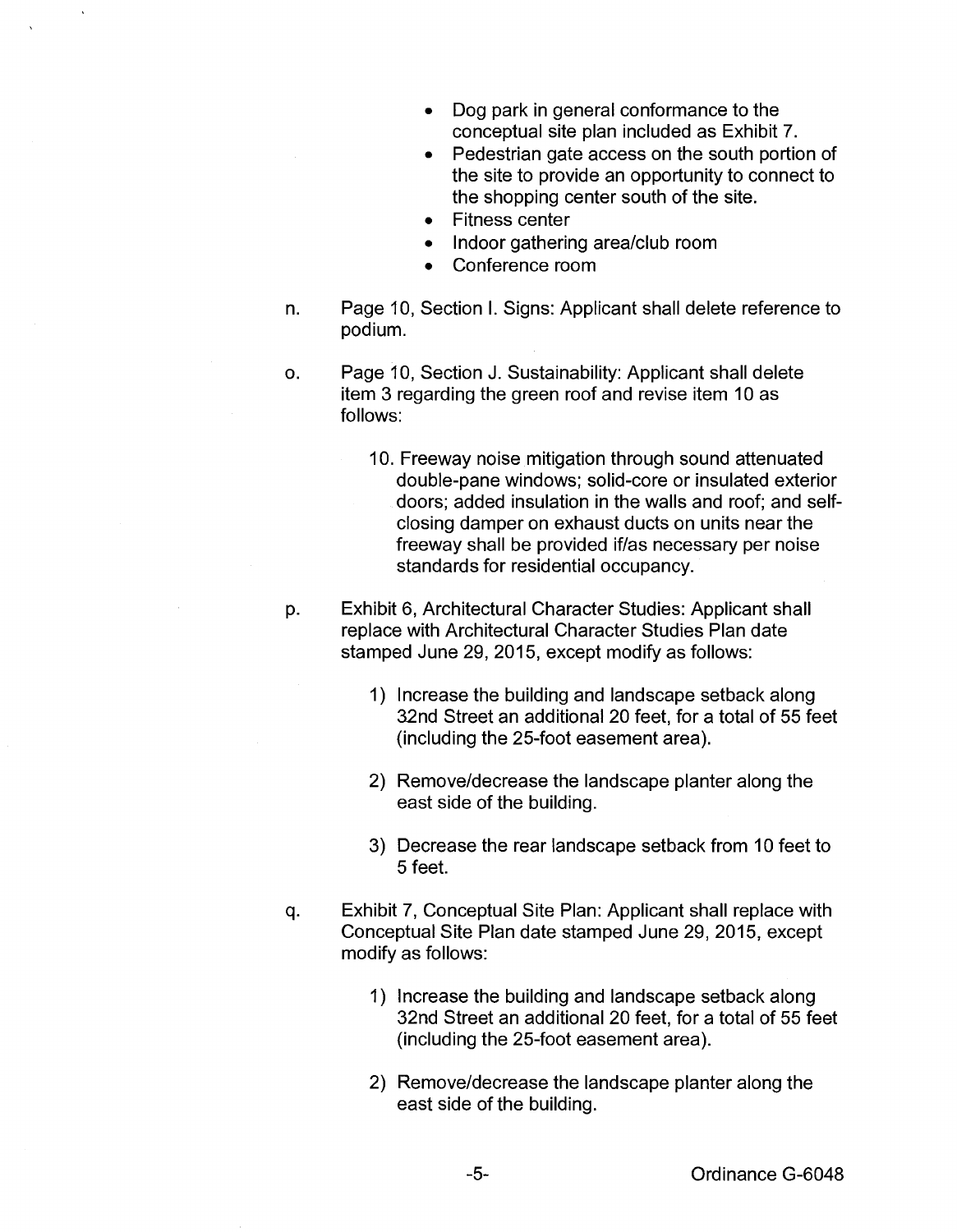- 3) Decrease the rear landscape setback from 10 feet to 5 feet.
- r. Exhibit 8, Conceptual Building Elevations: Applicant shall replace with Conceptual Building Elevations consistent with the conceptual site plan and Architectural Character Studies date stamped June 29, 2015.
- s. Exhibit 9, Conceptual Floor Plans: Applicant shall replace with Conceptual Floor Plans consistent with the conceptual site plan and Architectural Character Studies date stamped June 29, 2015, except modify as follows:
	- 1) Increase the building and landscape setback along 32nd Street an additional 20 feet, for a total of 55 feet (including the 25-foot easement area).
	- 2) Remove/decrease the landscape planter along the east side of the building.
	- 3) Decrease the rear landscape setback from 10 feet to 5 feet.
- t. Exhibit 10, View 32 Column:
	- 1) Applicant shall revise the front building and landscape setbacks from "25 feet (25 feet includes easement area)" to "55 feet (25 feet includes easement area)"
	- 2) Applicant shall revise the building height to be Maximum 4 stories or 48 feet.
	- 3) Applicant shall revise the maximum number of dwelling units from 147 to 135.
	- 4) Applicant shall revise the maximum density from 36.19 dwelling units per gross acre to 33.25 dwelling units per gross acre.
- u. Exhibit 11, Landscape Plan: Applicant shall revise the Conceptual Landscape Plan to add a double row of trees on the north perimeter of the site as shown on the Conceptual Landscape Plan date stamped May 29, 2015 and to be consistent with the conceptual site plan and Architectural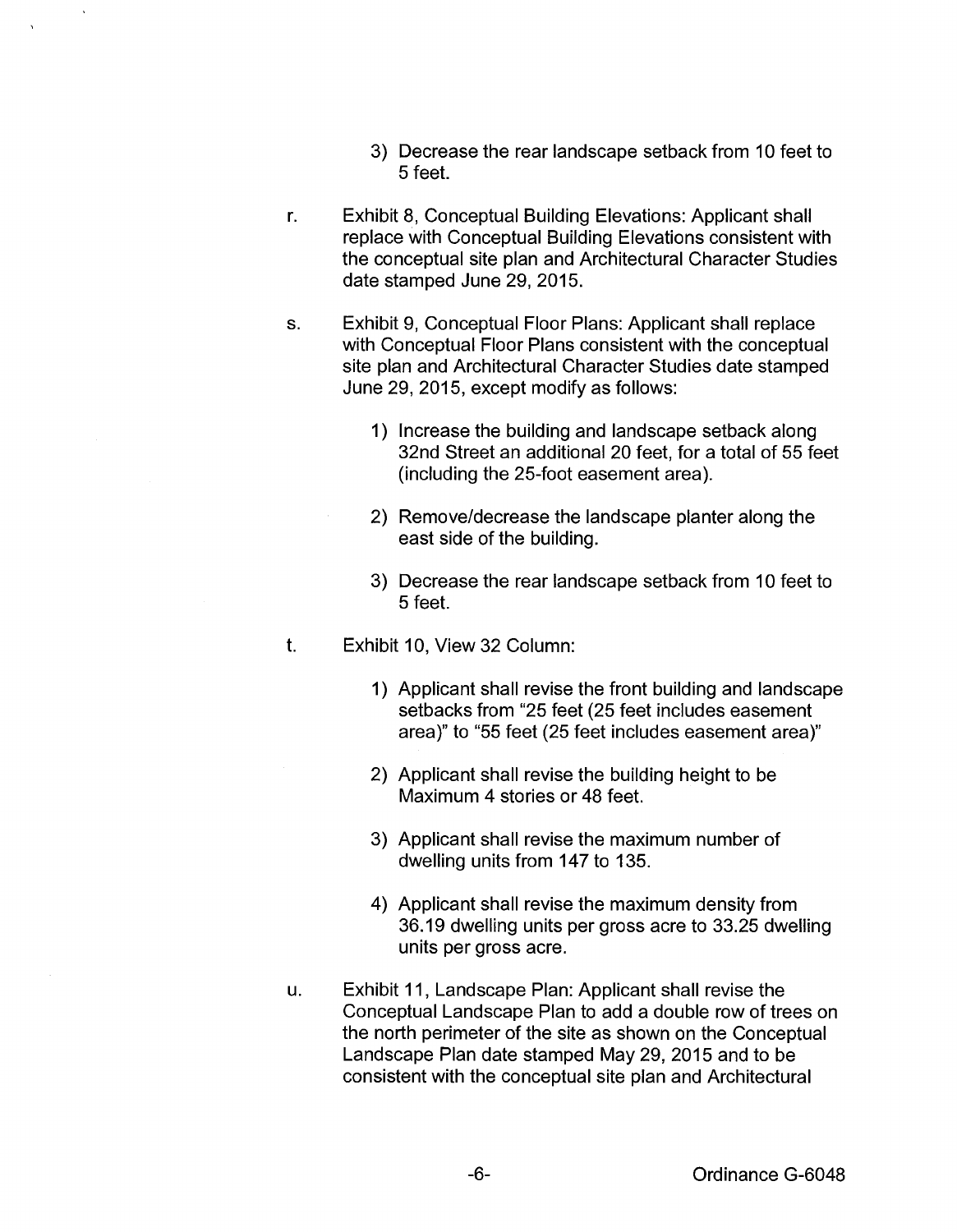Character Studies date stamped June 29, 2015, except modify as follows:

- 1) Increase the building and landscape setback along 32nd Street an additional 20 feet, for a total of 55 feet (including the 25-foot easement area).
- 2) Remove/decrease the landscape planter along the east side of the building.
- 3) Decrease the rear landscape setback from 10 feet to 5 feet.
- v. Appendix A, Page 2, Goals and Policies of the General Plan - Land Use Element Goal 3, Policy 5: Applicant shall delete the reference to the mix of residential units.
- w. Appendix A, Page 2, Goals and Policies of the General Plan - Land Use Element Goal 5, Policy 2: Applicant shall revise the maximum number of dwelling units from 147 to a maximum of 135.
- x. Appendix A, Page 3, Goals and Policies of the General Plan -Conservation, Rehabilitation & Redevelopment Element Goal 4, Policy 5: Applicant shall delete the reference to the mix of residential units.

SECTION 3: If any section, subsection, sentence, clause, phrase or

portion of this ordinance is for any reason held to be invalid or unconstitutional by the

decision of any court of competent jurisdiction, such decision shall not affect the validity

of the remaining portions hereof.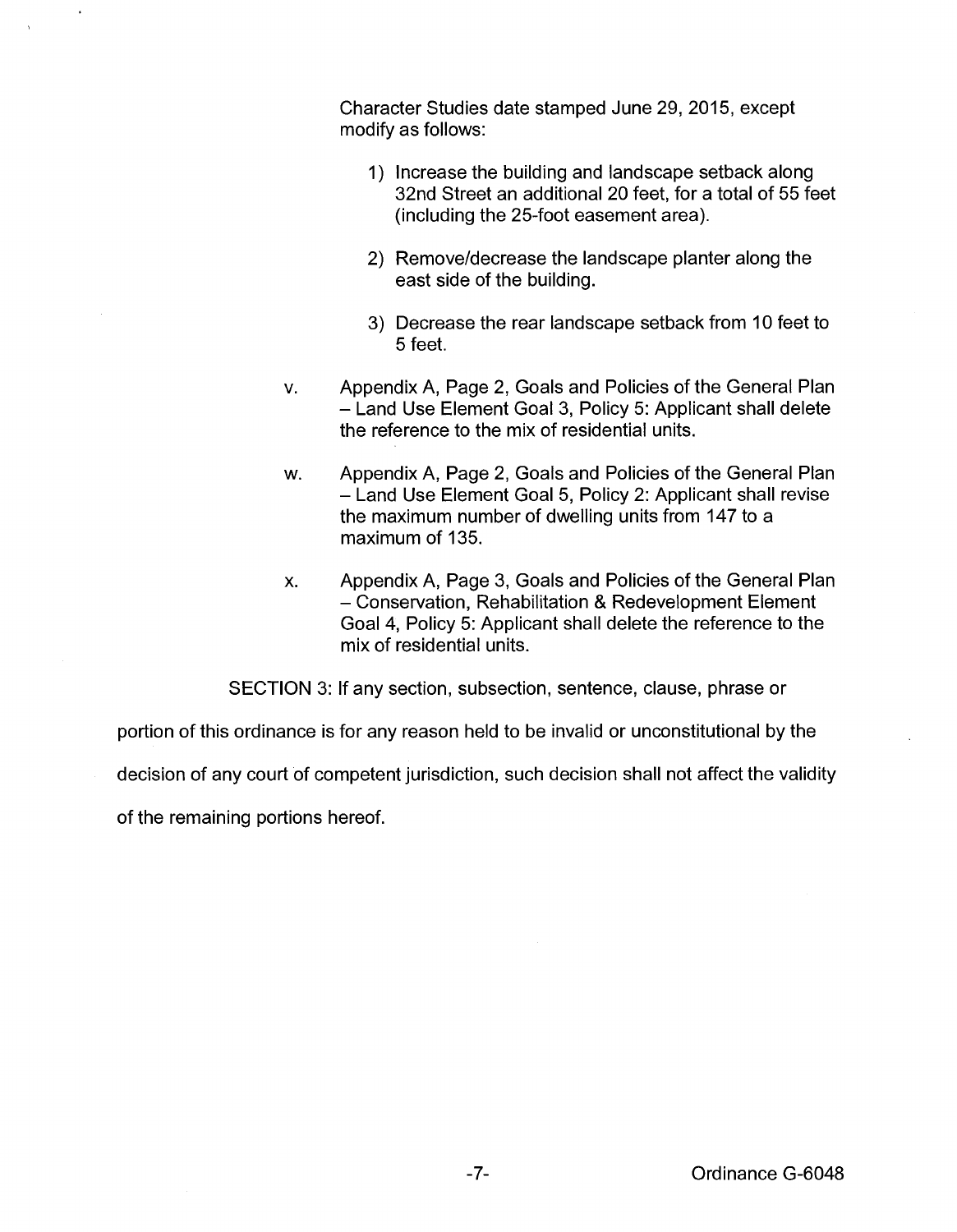PASSED by the Council of the City of Phoenix this 1st day of July, 2015.

**MAYOR** 

ATTEST:

 $\ddot{\phantom{1}}$ 

 $\mathcal{F}(\mathcal{A})$ 

City Clerk



深深深

APPROVED AS TO FORM:

-5:>~~~, ~~~L~~il::~=== :=:= :"""=-----'Acting City Attorney **ptnl** 

REVIEWED BY:

REVIEWED BY:<br>MatteOohone Je City Mana  $\overline{\mathcal{A}}$ ser $\overline{\mathcal{C}}$ ity Manager ACTING

PL:tml: 1190740v1 - 7/1/15

Attachments: A- Legal Description (1 Page) B- Ordinance Location Map (1 Page)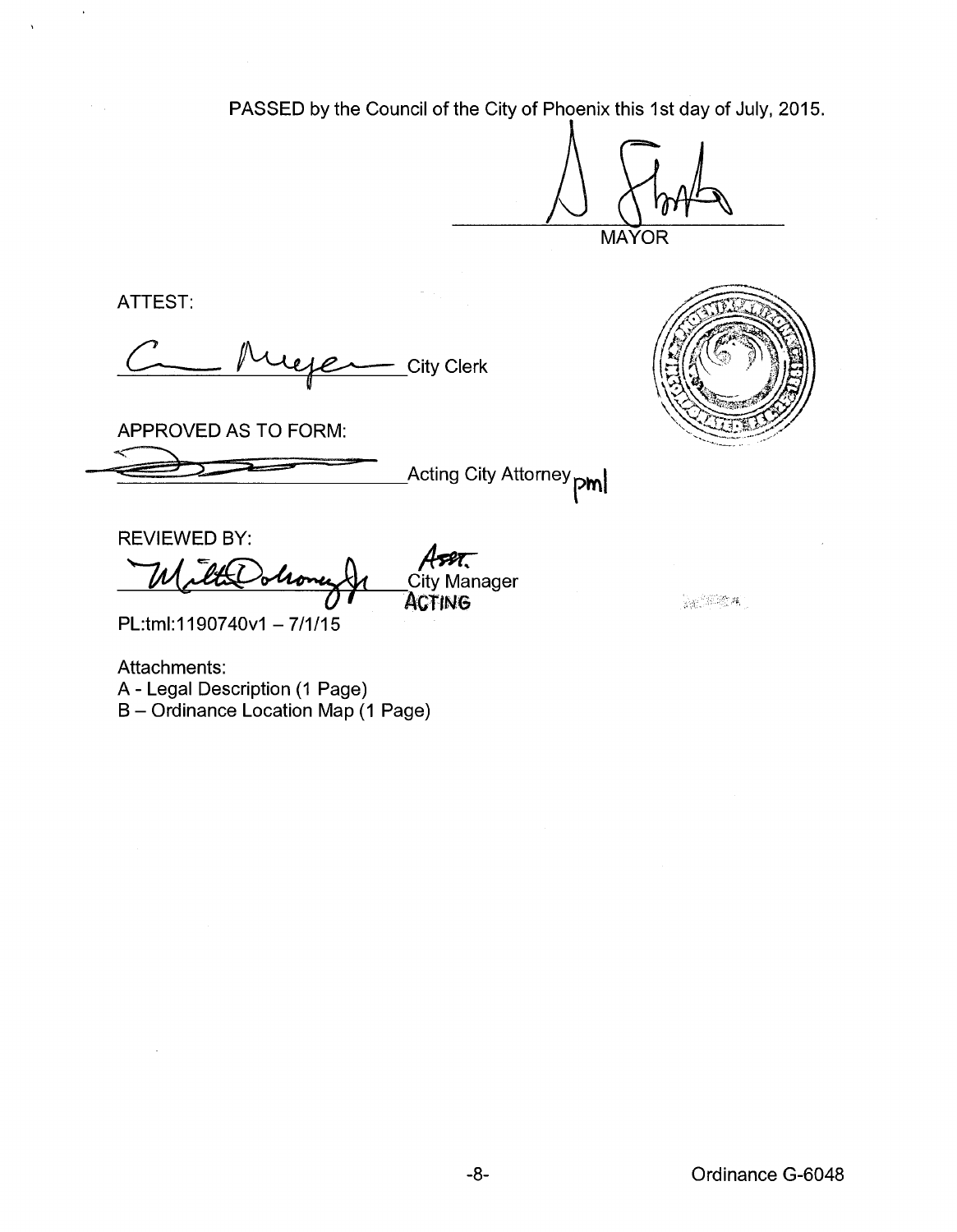## ATTACHMENT A

## LEGAL DESCRIPTION FOR Z-126-14-3

A PORTION OF THE SOUTHWEST QUARTER OF SECTION 24, TOWNSHIP 3 NORTH, RANGE 3 EAST OF THE GILA AND SALT RIVER BASE AND MERIDIAN, MARICOPA COUNTY, ARIZONA MORE PARTICULARLY DESCRIBED AS FOLLOWS:

BEGINNING AT THE SOUTHWEST CORNER OF SAID SECTION 24;

THENCE NORTH 0°51'00" EAST ALONG THE WEST LINE OF SAID SECTION 24, A DISTANCE OF 660.84 FEET TO THE SOUTHWEST CORNER OF THE NORTH HALF OF THE SOUTHWEST QUARTER OF THE SOUTHWEST QUARTER OF SAID SECTION 24 AND THE TRUE POINT OF BEGINNING OF THE HEREIN DESCRIBED PARCEL;

THENCE CONTINUING NORTH 0°51 '00" EAST ALONG SAID WEST LINE, A DISTANCE OF 250.84 FEET;

THENCE NORTH 89°54'14" EAST, A DISTANCE OF 605.00 FEET TO A POINT OF A CURVE CONCAVE SOUTHWESTERLY, HAVING A RADIUS OF 325.00 FEET;

**A FIRM THENCE SOUTHEASTERLY ALONG THE ARC OF SAID CURVE, THROUGH A** CENTRAL ANGLE OF 31 °15'40", AN ARC LENGTH OF 177.32 FEET TO A POINT OF NON-TANGENCY;

> THENCE SOUTH 0°05'31" EAST, A DISTANCE OF 60.91 FEET TO A POINT ON A CURVE, CONCAVE SOUTHWESTERLY, HAVING A RADIUS OF 275.00 FEET AND WHOSE CENTER BEARS SOUTH 37°50'19" WEST FROM THE LAST DESCRIBED POINT;

> THENCE NORTHWESTERLY ALONG THE ARC OF SAID CURVE, THROUGH A CENTRAL ANGLE OF 20°38'25", AN ARC LENGTH OF 99.07 FEET TO A POINT OF NON-TANGENCY;

THENCE SOUTH 0°48'50" WEST, A DISTANCE OF 188.41 FEET TO A POINT ON THE SOUTH LINE OF THE NORTH HALF OF THE SOUTHWEST QUARTER OF SAID SOUTHWEST QUARTER;

THENCE SOUTH 89°54'14" WEST ALONG SAID SOUTH LINE, A DISTANCE OF 687.49 FEET TO THE TRUE POINT OF BEGINNING.

SAID PARCEL CONTAINS 176,957 SQUARE FEET OR 4.062 ACRES, MORE OR LESS.